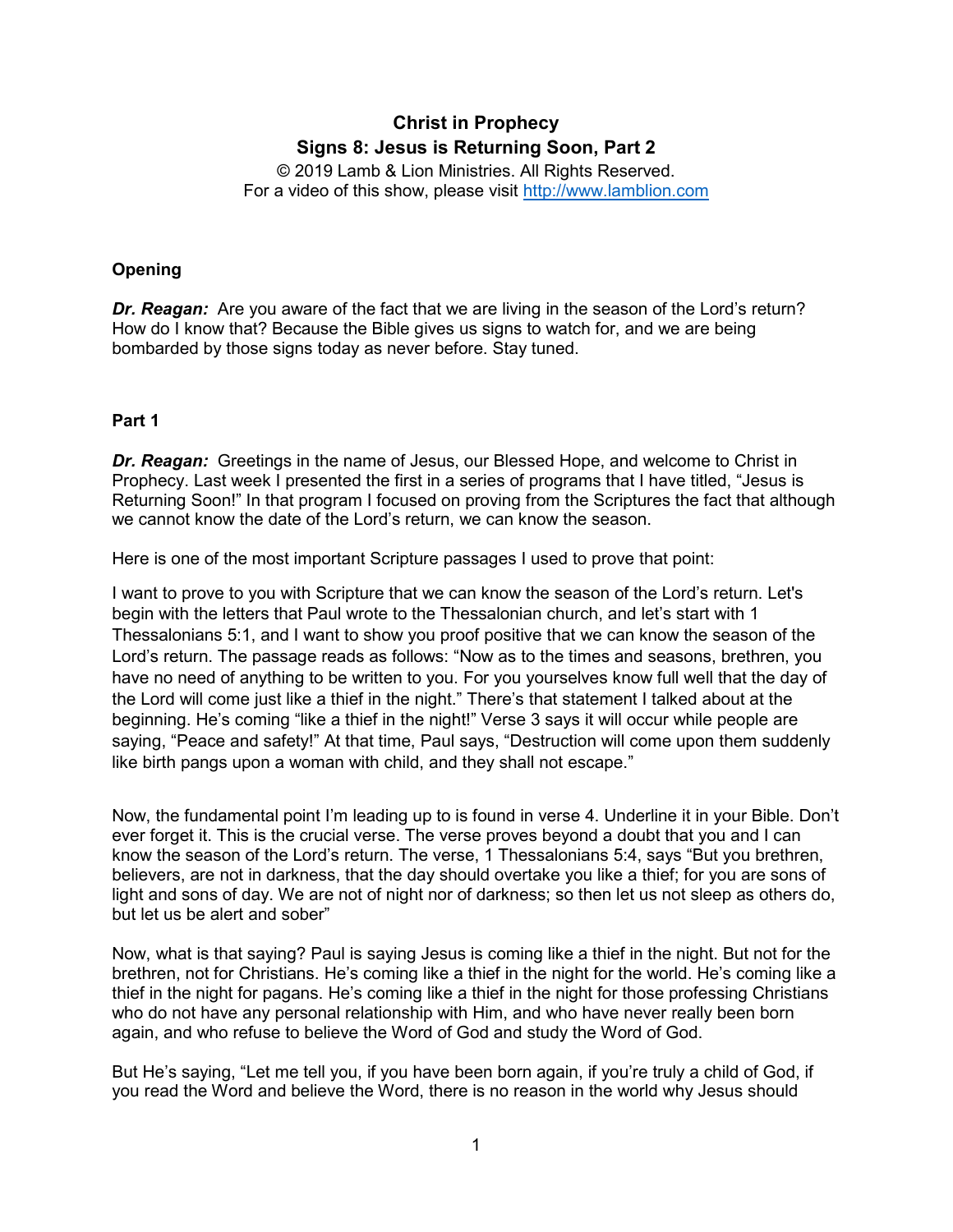come as a thief in the night." Look again at verse 4 it says, "But you brethren, are not in darkness, that the day should overtake you like a thief; for you are sons of light and sons of day. We are not of night nor of darkness; so then let us not sleep as others do."

What do you think he means when he says, "We are sons of light and not of darkness"? I think what He's referring to is the fact that if you are truly a born again child of God, you have the Holy Spirit residing inside of you. The Holy Spirit is the one who wrote the Bible. And if you will lean on the Holy Spirit, the Spirit will illuminate your mind and illuminate your heart and open your eyes to understand the mysteries of God's Word, including the season of the Lord's return. And so it is that the Bible says point blank, Jesus is not coming as a "thief in the night" for those who know Him and those who love Him.

# **Part 2**

**Dr. Reagan:** After using several additional scriptures to prove we can know the season of the Lord's return, I began presenting the biblical signs of the times that we are told to watch for.

I explained that there are very many of these signs, many more than the signs of the First Coming of Jesus. And I explained that's because Jesus is returning to pour out the wrath of God on those who have rejected His love, grace and mercy. And since God does not wish that any should perish, He is providing us with an abundance of signs to indicate the season of His Son's return.

I have divided those signs into six categories. Here is how I introduced the first category:

What are the signs of the Lord's soon return? Let me present them to you in categories. First are the signs of nature. And let me just tell you right up front, right up front, that the signs of nature are the least respected signs in all the various categories of signs. When you mention signs of nature, people say, "What do you mean by that?" I respond by saying, "What I'm talking about is earthquakes, and volcanos, and famines, and pestilence, and mysterious things in the heavens," and they start laughing. They start laughing! Usually for one or two reasons.

They either first of all say, "Well those things have always been with us. There have always been famines, and always earthquakes, and always tornadoes, so what else is new, Dave, come on, get serious." Or, they just laugh. They laugh at you because they think you're a stupid idiot to believe that God would speak through a sign of nature. They put you on the level of some ignorant and superstitious native in some primitive land who thinks that because his volcano goes off his god is mad at him.

Well, folks, I've got news for you. The signs of nature are for real. They are for real! The Bible teaches from beginning to end that God has always spoken through nature and that He continues to do so today. God put a special light in the heavens when Jesus was born. On the day that He was crucified, there was special three hours of darkness and an earthquake. And the Word says that when Jesus returns, there's going to be the greatest earthquake in all of history, that every valley will be lifted up, and every mountain will be lowered, and the whole earth will be flattened like a plain, and every island will be moved, and the city of Jerusalem will be lifted up to be the highest point on the face of the earth.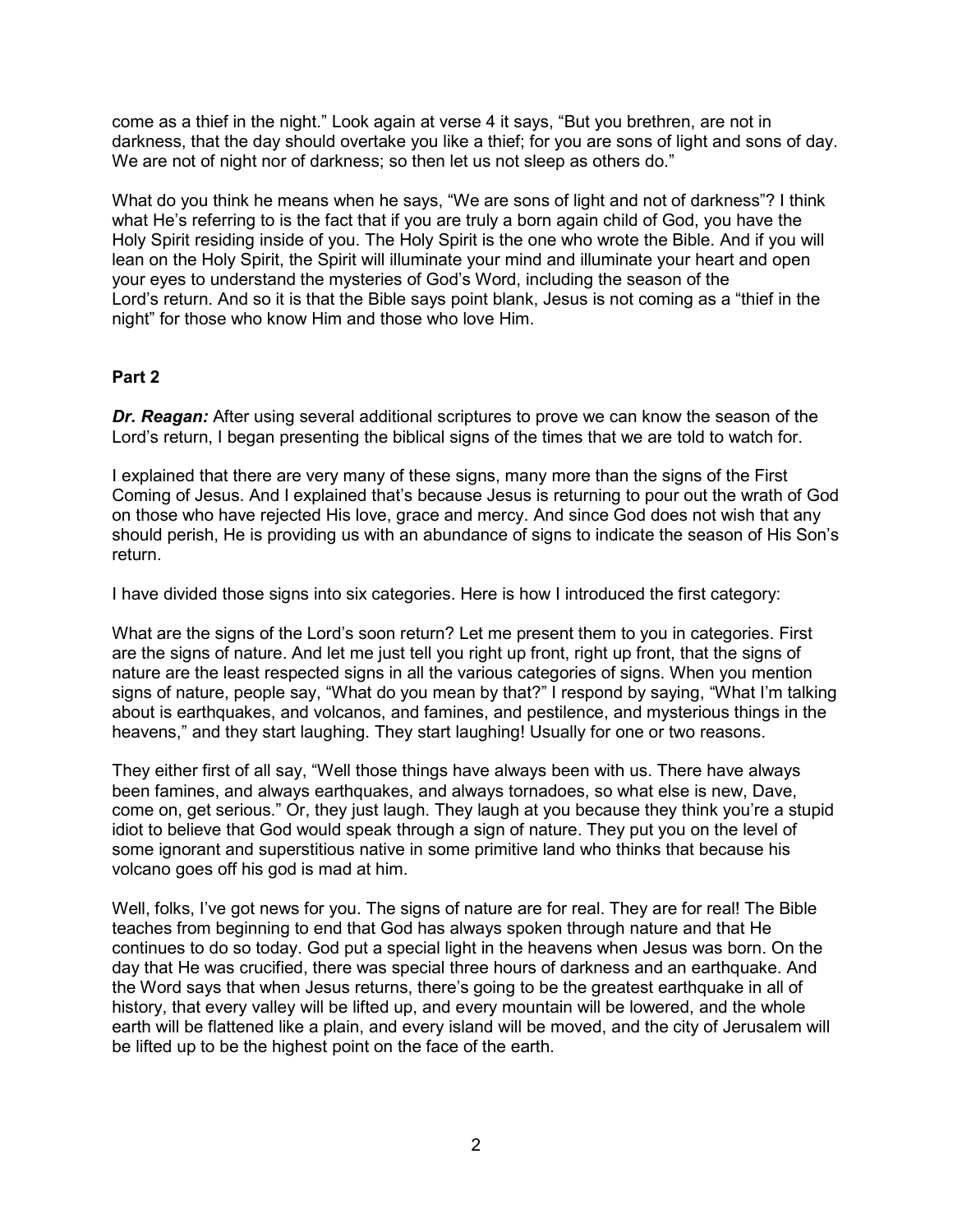The Bible clearly teaches that God speaks through signs of nature. I could give many examples of biblical prophets pointing to natural calamities and explaining that they were remedial judgments sent by God to call people to repentance.

This week, I want to continue presenting the categories of signs God has given us to watch for. I'm going to show you three more categories: the signs of society, the spiritual signs and the signs of technology.

Let's begin with the signs of society. The second category of signs pertain to the nature of society. Again, in Matthew 24, Jesus said in verse 37 that "the coming of the Son of Man will be just like it was in the days of Noah." He then begins to describe the days of Noah. What the Lord is saying here is, "I'm going to come back in a time when society is as evil as it was in the days of Noah." In other words, He's declaring that society worldwide will go full circle and return to being as deranged, and debased as it was in the days of Noah.

Go back to Genesis chapter 6 and read what it says about the days of Noah. You will be surprised to learn it doesn't give much detail about those days. But what it says is very bad. It says first of all that "men's minds were focused upon evil," and because of that, there were two major manifestations: immorality and violence.

If you want to know what Noah's society was like in detail you have to turn to the New Testament. You turn to Romans chapter 1, and start reading there with verse 18. And the rest of the chapter tells in detail how horrible Noah's society really was. What Paul does here, by the inspiration of the Holy Spirit, is describe what kind of society God pours out His wrath against; and when he describes it, he has to be describing Noah's society because Noah's society is the classic example in all of history of the pouring out of God's wrath.

It was a society in which it says in verse 18, "men suppressed the truth in unrighteousness," even as we are doing so here in the United States by refusing to allow our children in the public schools to be taught the true origin of the universe, and the true origin of the human species. It goes on to talk about how it was a society in which they worshiped the creature rather than the Creator. They were Humanists. They worshiped Man rather than God.

We're the same, in the same way this country is today, we're a Humanist society. We are worshiping Man rather than God. We believe that Man can accomplish anything he pleases, and we therefore do not believe we need God.

The passage in Romans chapter 1 goes on to talk about how the people were futile in their speculations and imaginations, how they professed to be wise but were, in reality, fools. My friends, we are a nation just like that. We're a nation that worships at the altar of education, for example whatever the problem is, we think it can be solved by education. If it's AIDS, just teach the kids how to have safe sex, when what they need to learn is to learn the definition of moral sex.

In verse 24 it says that the society disintegrated to the point that God just stepped back and let evil multiply. The first evidence of that in America was the sexual revolution, which occurred in this country in the 1960's. And when we did not repent, God stepped back further, and lowered the hedge around the nation a second time, allowing sin to multiply, and the second manifestation mentioned in verse 26 was a plague of homosexuality. It was at that point that our society began to fall apart at the seams.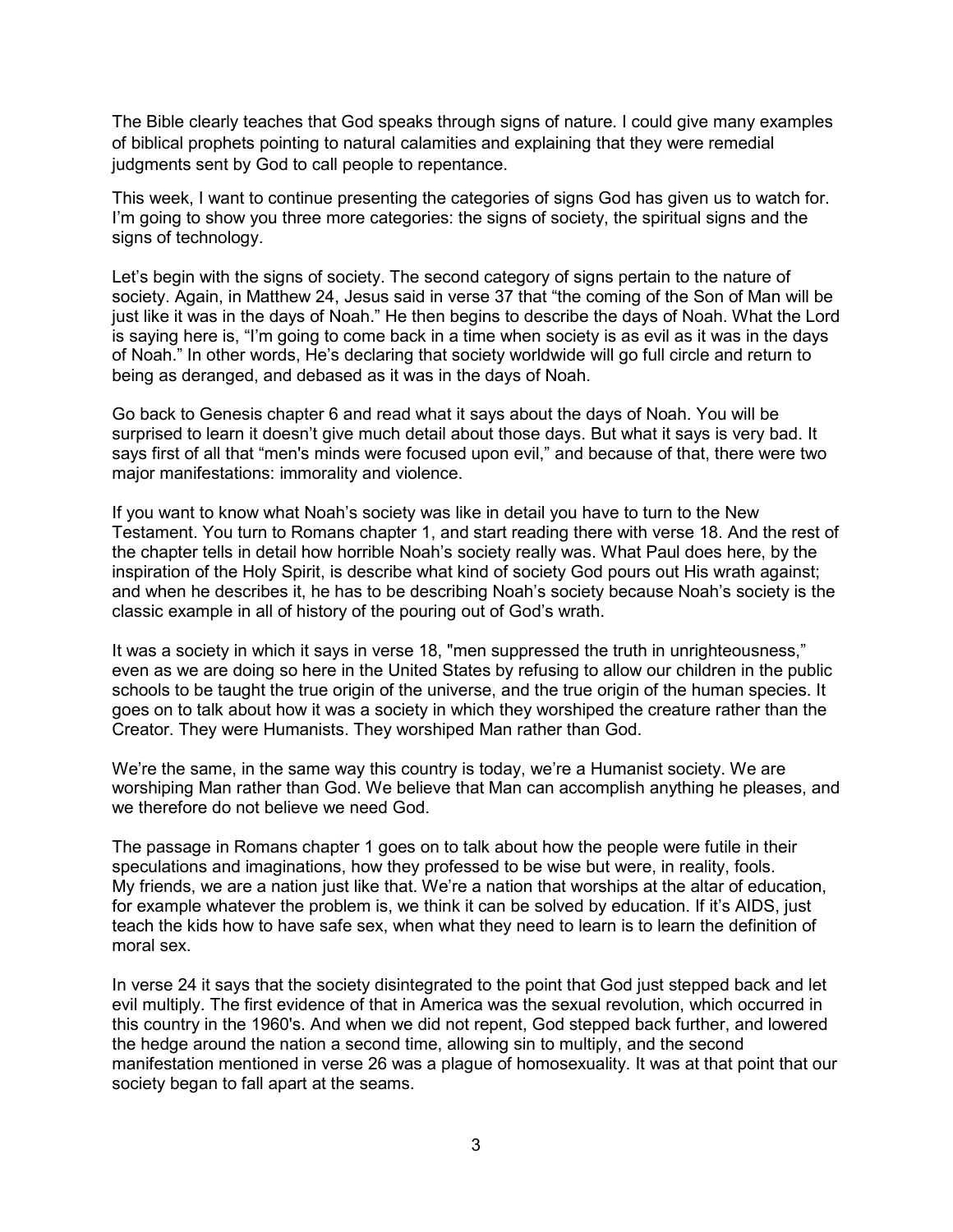My friends, if you will turn over to 2 Timothy chapter 3, you will find a parallel passage to Romans chapter 1. In Romans 1 Paul speaks as a historian. In 2 Timothy chapter 3 he speaks as a prophet, and he uses almost exactly the same language to confirm what Jesus has already told us, namely, that the society of the end times is going to be like it was in the days of Noah. Look at what it says there in 2 Timothy 3, he writes, "Realize this that in the last days difficult, or perilous times will come." Paul continues and prophesies that people will love three things: self, money and pleasure. Those three go hand in hand. If belief in Man is the religion, money will always be your god, and your life style will always be the pursuit of pleasure. When you have Humanism, you will have Materialism, and that will produce Hedonism.

But, there is a fourth element in this equation, and that is the payoff, because God cannot be mocked. The payoff is what philosophers called Nihilism which is just a sixty-four dollar fancy philosophical word for despair. Accordingly, look at the despair that is mentioned in this passage in 2 Timothy 3, where he writes, "Men will be boastful, arrogant, revilers, disobedient to parents, ungrateful, unholy, unloving, irreconcilable, malicious gossips, without self-control, brutal, haters of good, treacherous, reckless, conceited, lovers of pleasure rather than lovers of God." Do I need to say anything to convince you that we have arrived? Not only has our society reached this despicable condition, but the whole world has, and one of the reasons is because of the impact that we, the United States of America, have upon the whole world.

Have you ever stopped to think about that? Have you ever stopped to think about the fact that we have been the moral polluter of planet earth? The whole earth has been impacted by our movies and our television programs. Anywhere you go in the world, if you turn on the TV the first thing you're going to see are the most immoral and the most violent American television programs and movies.

And so it is that society is back to the way it was in Noah's time. The signs of society point to the soon return of Jesus. We live in an age where people have forgotten how to blush. We live in an age where people call evil good and good evil.

## **Part 3**

*Dr. Reagan:* The third category of end time signs is what I call spiritual signs. Regarding these spiritual signs, let me begin by emphasizing that there are a great variety of them. There are negative ones and positive ones, and let me warn you, the negative ones are extremely negative.

For example, in Matthew 24 Jesus three times, three times emphasizes that one of the signs of the end times will be false Christs, false prophets and their cultic groups. It's the first sign He mentions in verse 5. He says, "Many will come in my name and they will say, 'I am the Christ' and will mislead many." In verse 11 He mentions it again when He cautions that "many false prophets will arise and will mislead many."

And then again in verse 24 He warns about "false Christs and false prophets" who will show "great signs and wonders." Three times He warns us about cults. That's the reason that all prophetic ministries are also cult watching ministries. And so it is that we are living in the age of the epidemic of the cults. It began in the mid-19th century, with the formation of the Church of Jesus Christ of Latter Day Saints, the Mormon Church, which today is the largest cult in the world. It is a church that teaches a false Jesus.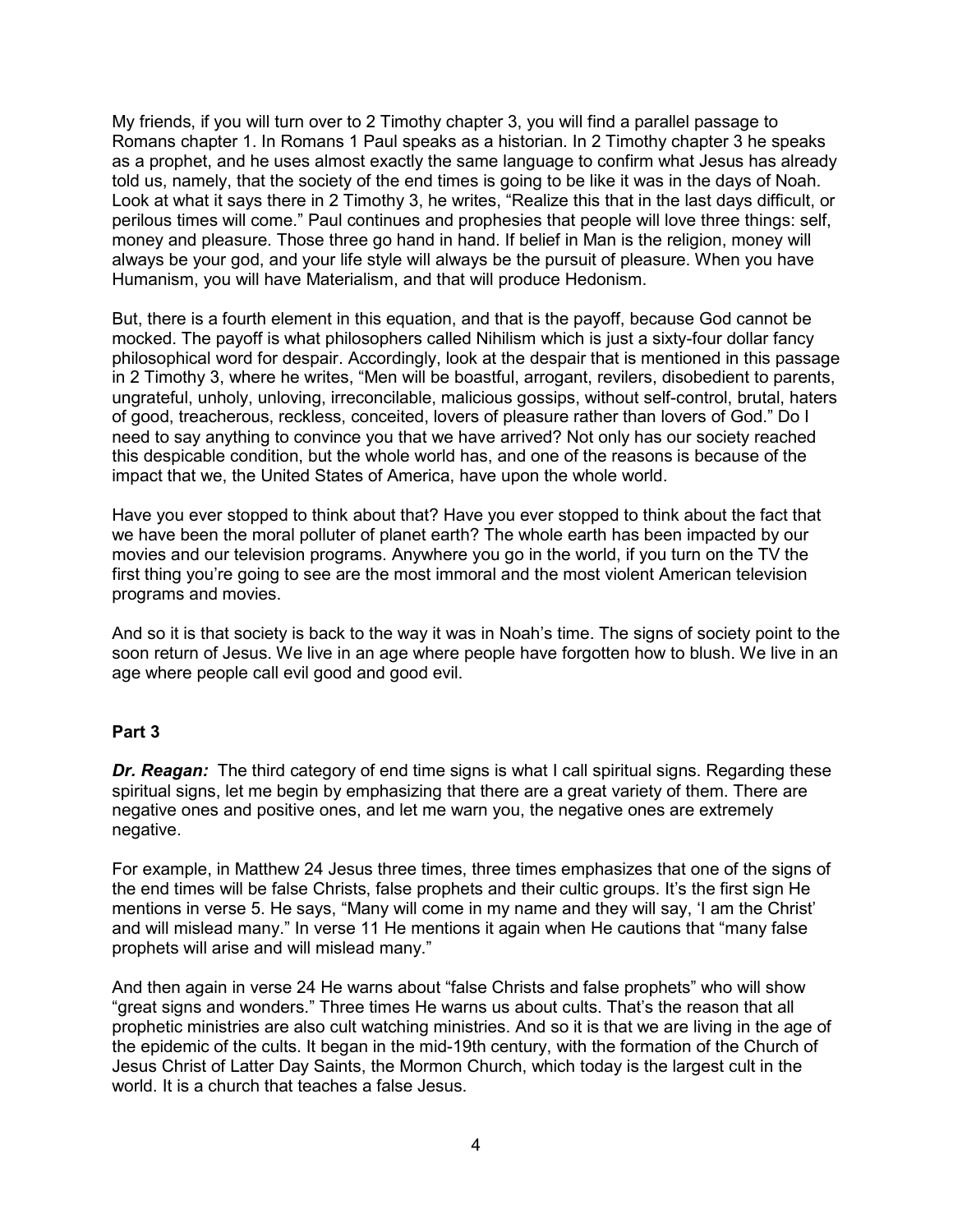And folks, that's the fundamental, bottom line, characteristic of all cults, they preach a false Jesus. The Mormons teach that Jesus is the brother of Lucifer, one of 2,000 gods created by the super god, whom they identify as the exalted man Adam. Talk about something straight from the pit of Hell! The Jehovah Witnesses then came along later in the 19th century teaching that Jesus was the archangel Michael.

Since the 20th Century we have had an explosion of cults. Consider all the spiritist cults that teach thinks like Jesus is a medium of the sixth sphere of the astral projection, whatever that gobbledygook means.

On and on it goes, with some cult leaders, like Reverend Moon, claiming to be the Messiah. The cults are all around us, and they're a sign that Jesus is coming soon.

The second negative spiritual sign is Satanism. The Bible tells us that in the end times there is going to be a tremendous outbreak of Satanism. In 1 Timothy chapter 4 in verse 1 Paul writes these words, he says, "The Spirit explicitly says that in the latter times some will fall away from the faith, paying attention to deceitful spirits and doctrines of demons."

Folks, Satan has gone public. He wants to take as many people to Hell with him as he possibly can. I first became aware of this trend back in the Sixties when the movie, "Rosemary's Baby," was released. It was about a woman abducted by a witch coven and impregnated by Satan. It was a horrible movie. But that was just the beginning. Its success fueled copycats like "Exorcist I and II" and "Omen I and II". The trend has intensified in recent years to the point that our movies and television programs today are obsessed with satanic themes like vampires. The success of these films simply reflects the fact that the American people have become obsessed with the occult. Americans are caught up in astrology and numerology. Just look at the checkout stands at your major super markets and you will see the horoscope books and the tabloids that traffic in the occult.

The number one best-selling publications in America today are the filthy tabloids, like "The Star" and "The National Enquirer" which are saturated from beginning to end with ESP, numerology, astrology, and other forms of New Age mumbo-jumbo, all of which is Satanism.

The third negative spiritual sign is apostasy. This is a sign that is mentioned repeatedly in the Scriptures. Paul refers to it in 2 Thessalonians 2 where he says, "That the Antichrist will not be revealed until the great apostasy takes place." Jesus refers to it in Matthew 24 where He says that "men's love will grow cold." Paul refers to it again in 2 Timothy 3 where he says that, "In the end times the reason society is going to be so terrible is because men will hold to the form of religion but they will deny its power."

Paul refers to the apostasy of the professing church again in 2 Timothy chapter 4. He says that we need to stress the Word of God in the end times because he says, "The time will come when people will not endure sound doctrine; but wanting to have their ears tickled, they will accumulate for themselves teachers in accordance to their own desires; and will turn away their ears from the truth, and will turn aside into myths." All kinds of myths. All kinds of heresies. All kinds of gross apostasy.

In the Church at large today, you can find Christian spokesmen denying all the fundamental truths of the Bible, denying the words of Jesus, denying the virgin birth, denying the Resurrection, denying the Second Coming. Even arguing that there are many roads to God.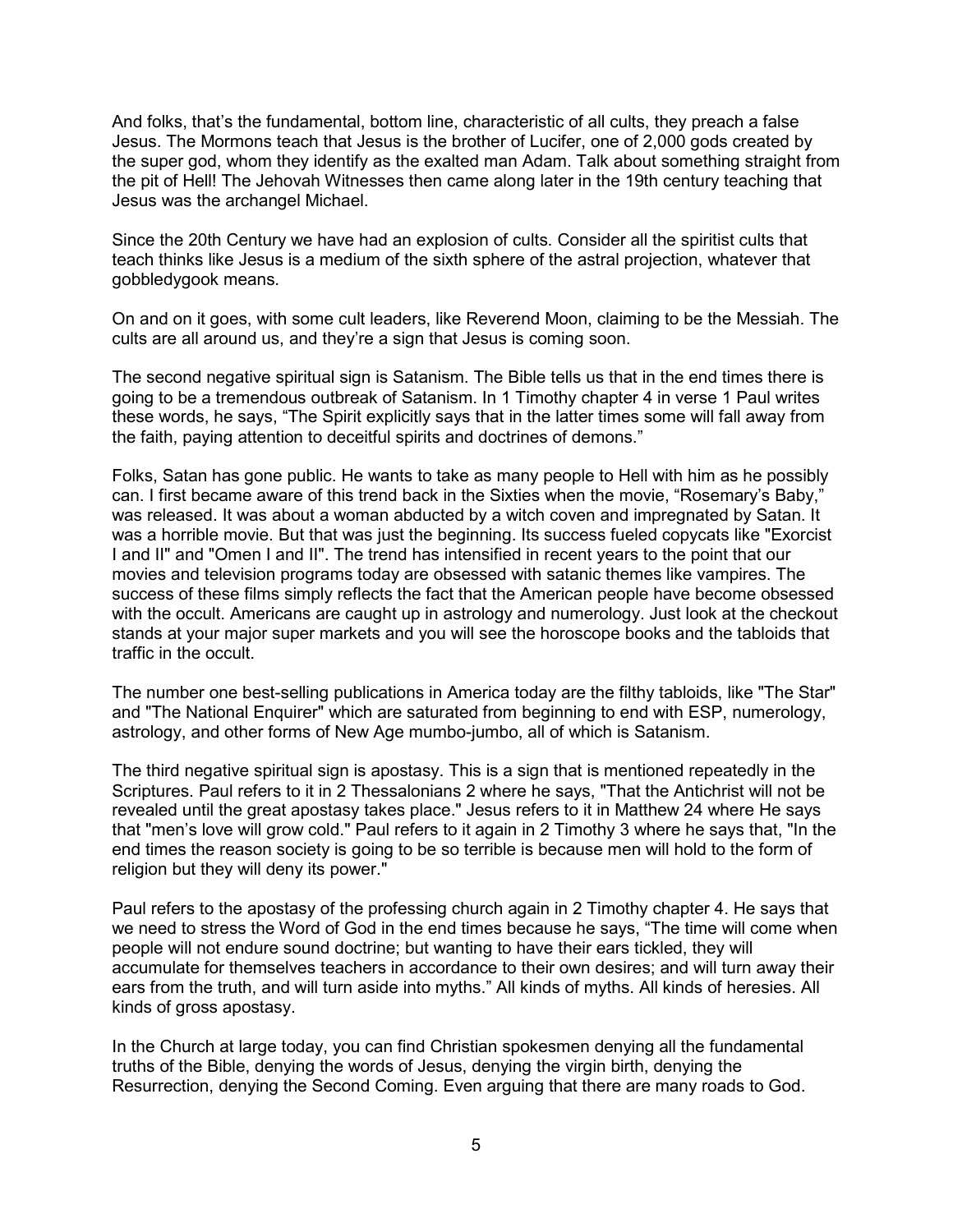Most of our seminaries spend their time disparaging the Bible, arguing that it is Man's search for God rather than God's revelation to Man. And our mainline Protestant denominations seem intent on spiritualizing everything in the Bible.

You can even find heresies at the conservative end of the spectrum among fundamentalist groups that argue the Holy Spirit retired in the First Century. At the opposite extreme are those who emphasize the Holy Spirit to the point of overshadowing the Savior, Jesus Christ. And then there are the fads, the winds of doctrine things like the Discipling Movement, the prosperity doctrine, and the power of positive thinking. There is no area of Christianity that is immune to the heresy, and apostasy that is sweeping through the Church today and it's all a sign of the soon return of Jesus.

I told you the negative signs are very negative, but oh, thank God for the positive ones! The positive spiritual signs are absolutely magnificent. One of them is found in Matthew 24 where Jesus says, "The Gospel will be preached to the whole world and then the end will come."

Folks, that began in the 20th Century. In the past 100 years, through the use of modern technology, we have preached the Gospel to the whole world. Through the use of satellite television; through the use of computers translating the Bible into many, many different languages; through the use of radio and short wave radio; through the use of motion pictures and television and on and on it goes.

Another positive spiritual sign is the understanding of Bible prophecy. I don't know if you've ever noticed this, but a lot of times when God would give prophecies to Old Testament prophets, particularly prophecies about the end times, they would react by saying, "Lord, I don't understand this prophecy." The Lord would usually respond by saying, "Cool it, it's not for you to understand. It will be understood when the time comes for it to be fulfilled."

Take, for example, Daniel 12. In this chapter you'll find Daniel complaining twice to the Lord that he does not understand the end time prophecies given to him. The Lord tells him to forget about it because, as the Lord puts it, "These words are concealed and sealed up until the end time." So, the fresh understanding of end time prophecy which has come in the last 50 years through books like "The Late Great Planet Earth" is a sign of the times.

A lot of the understanding has come through the development of world events. For example, end time prophecy focuses on the nation of Israel. Well, before 1948 it was difficult to understand those prophecies since Israel did not exist and had little prospect of ever existing again. Or consider the prophecy in Revelation 9 that an army of 200 million will march across Asia to Israel in the end times. When that prophecy was written, there were not even 200 million people on planet earth. Today, one nation, China, can send such an army.

Developments in modern technology have also helped us to better understand Bible prophecy. You see, the Bible has many prophecies that depend for their fulfillment upon modern inventions such as computers, lasers, robotics, nuclear power. For example, the Bible says that in the end times during the first 3½ years of the Tribulation, there will be two great witnesses of God in Jerusalem who will preach the Gospel and perform mighty miracles.

In Revelation 11 it says the Antichrist will kill both of these men, and their bodies will lie in the streets of Jerusalem for three days. It further states that the whole world will look upon those bodies and will witness their sudden resurrection and rapture to Heaven.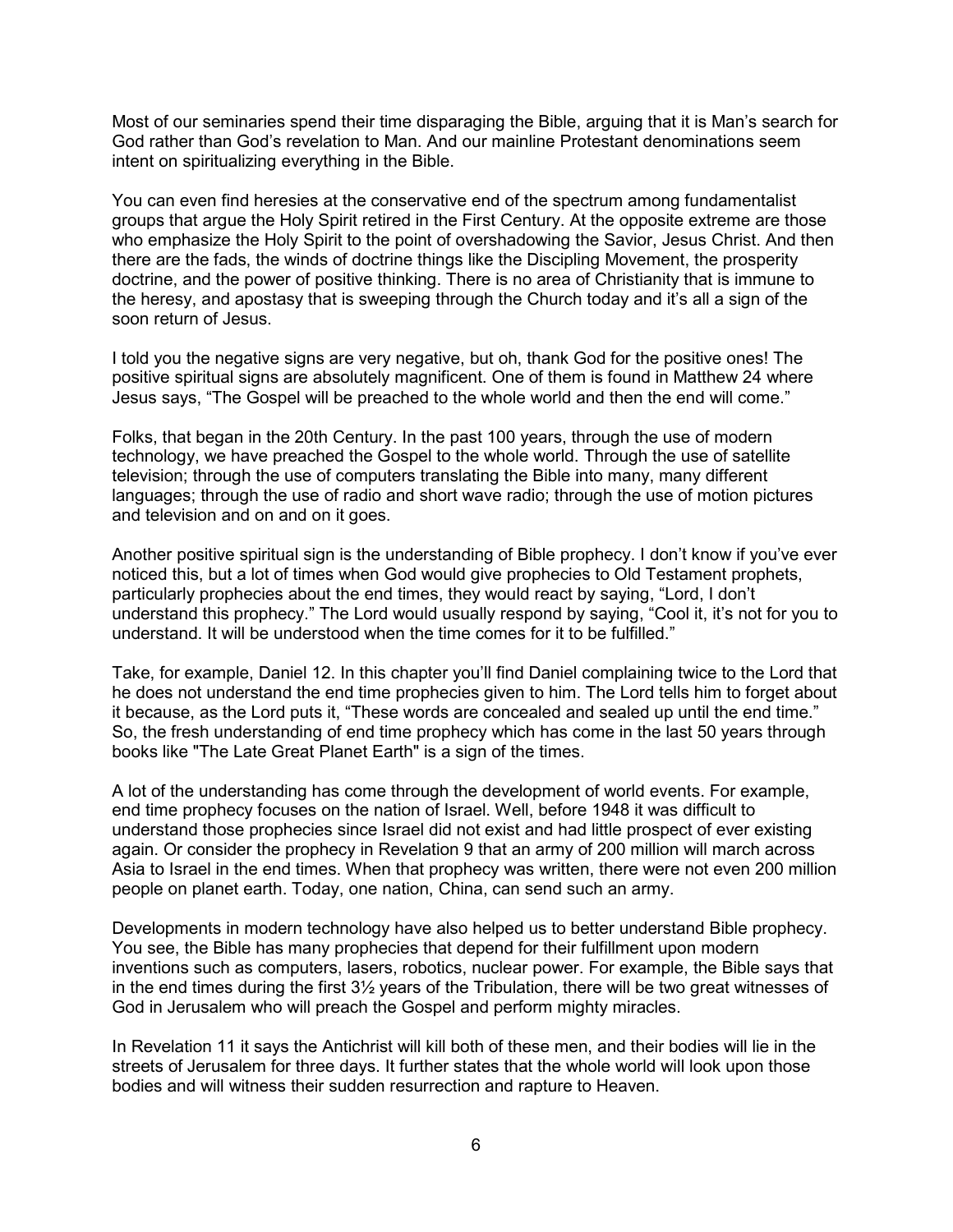Now, how can the whole world look upon two bodies lying in the streets of Jerusalem? Before the 1960's nobody could figure that out. Now, it's very simple. We don't even have to stop and think about it. All you have to do is just point a television camera at them, zap the signal up to a satellite, and the whole world is able to watch. It's amazing how so much of end time prophecy is being understood for the very first time.

In 1970 Hal Lindsey's book, "The Late Great Planet Earth" became the number one best-selling book in the world and remained the best seller for ten consecutive years, as certified by "The New York Times." Was that because he was given some sort of special illumination? Well, yes, I'm sure the Holy Spirit illuminated his heart, his mind, and his eyes and helped him to understand. But a lot of his insights were just based upon the development of technology and the development of world events. These enabled him to explain things that were never explainable before.

So, the positive spiritual signs are the preaching of the Gospel all over the world and the understanding of Bible prophecy. And there's a third one, and oh, what a glorious one it is! I wish I could spend the rest of our time just talking about this third wonderful spiritual sign. It is the pouring out of God's Holy Spirit. You see, the Bible prophesies that in the end times there is going to be a second pouring out of God's Holy Spirit. Read Joel chapter 2. It talks about the "early rain" and the "latter rain." The early rain was at Pentecost. That's why Peter quoted Joel 2 in his Pentecost sermon.

But folks, if you go back to Joel chapter 2 and read the passage carefully, you will see that Pentecost was a partial fulfillment of the prophecy because it talks about a second rain, a second pouring out of the Holy Spirit. The passage says that this second outpouring of the Spirit will occur after the reestablishment of the nation of Israel in the end times. We have been witnessing and experiencing that end time pouring out of the Spirit ever since 1948 when the Jews were re-established in the land of Israel.

The Holy Spirit is being poured out today in an unprecedented way since the First Century. Because Satan is attacking individual Christians and churches as never before, we need a special anointing of the power of the Holy Spirit to stand against Satan. So, God's Holy Spirit is being poured out. And that is a sign of the soon return of Jesus.

#### **Part 4**

*Dr. Reagan:* Okay, so we have the signs of nature, the signs of society, and the spiritual signs. There's also the signs of technology. Now I've already covered these or mentioned them to some extent, so I won't spend a lot of time on them.

Regarding technology, I want to remind you that Jesus said all the end time signs would be like birth pains, meaning they would increase in frequency and intensity the closer we get to the time of His return.

In the field of technology, this is reflected in what is called the Exponential Curve. All of life, and especially technology, began to experience an exponential growth curve in the 20th Century. Now an exponential curve occurs when the growth of something becomes so rapid that a graph of its growth shows a line going straight up, as in this graph of our nation's national debt.